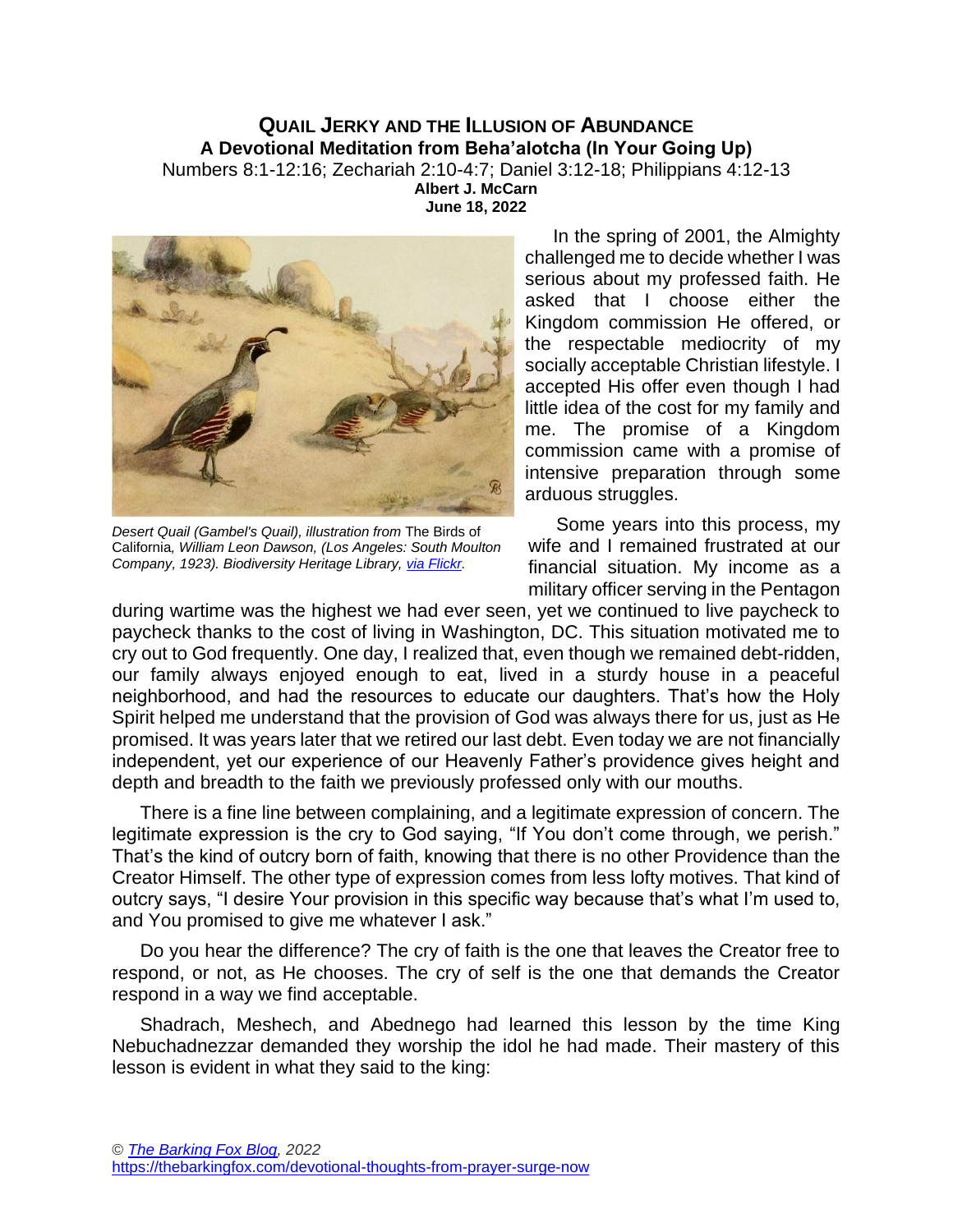O Nebuchadnezzar, we do not need to answer you concerning this matter. If it is so, our God whom we serve is able to save us from the furnace of blazing fire and He will deliver us out of your hand, O king. Yet even if He does not, let it be known to you, O king, that we will not serve your gods, nor worship the golden image that you set up.

## Daniel 3:16-18 TLV

That's the kind of faith grounded in the Creator Himself, not in what the Creator provides. Why else would these three Hebrew men cling to their God even in exile in a hostile land? Their answer to the king, and their willingness to endure the heat of Nebuchadnezzar's fiery furnace, are far more than expressions of faith; they are markers of identity. Of all the Hebrews in Babylon, the only ones who stand out are these three and their colleague Daniel. Perhaps it's because the other Hebrews pinned their identity on what their God could do for them rather than Who He is.

That's what a previous generation of Hebrews did in the wilderness on the way to the Promised Land:

The people were murmuring in the ears of *ADONAI* about hardship, and when *ADONAI* heard, His anger burned. The fire of *ADONAI* blazed among them, ravaging the outskirts of the camp. The people cried out to Moses, so Moses prayed to *ADONAI* and the fire died out. The name of that place was thus called Taberah because fire from *ADONAI* had burned among them.

The grumblers among them began to have cravings, so *Bnei-Yisrael* [the children of Israel] began to wail repeatedly, saying, "If we could just eat some meat! We remember the fish that we used to eat in Egypt, for free—the cucumbers, the melons, the leeks, the onions, and the garlic! But now we have no appetite. We never see anything but this manna."

## Numbers 11:1-6 TLV

The Provider of Israel was so angry at this that He took quick action, just like a parent takes quick action when a young child demands to stay up all night. Let the child do so, but then require him to get up at the normal time and go to school as usual. That teaches the child the consequences of his actions, and hopefully a bit of wisdom about what choices to make in the future.

That same principal was in operation when God responded to the Hebrews' demand by sending flocks of quail into the camp. There was so much that they would have been able to eat quail meat for a whole month. The daily portion of manna was the equivalent of one quart per person, but when the quail arrived, everyone gathered at least ten times that amount.

What were they going to do with that many dead birds? Maybe they were going to make quail jerky and put it aside for emergencies – after they had a feast and stuffed themselves with so much roasted, fried, boiled, and grilled quail that they wouldn't be able to move for a day or two. Of course, being so uncomfortable in their digestion, they wouldn't be able to respond when the Cloud of God's glory lifted off the Tabernacle and the camp of Israel set out on the march. What choice would they make then – stumble along after the Cloud as best they could, or stay in place until they felt better, and then catch up to the camp?